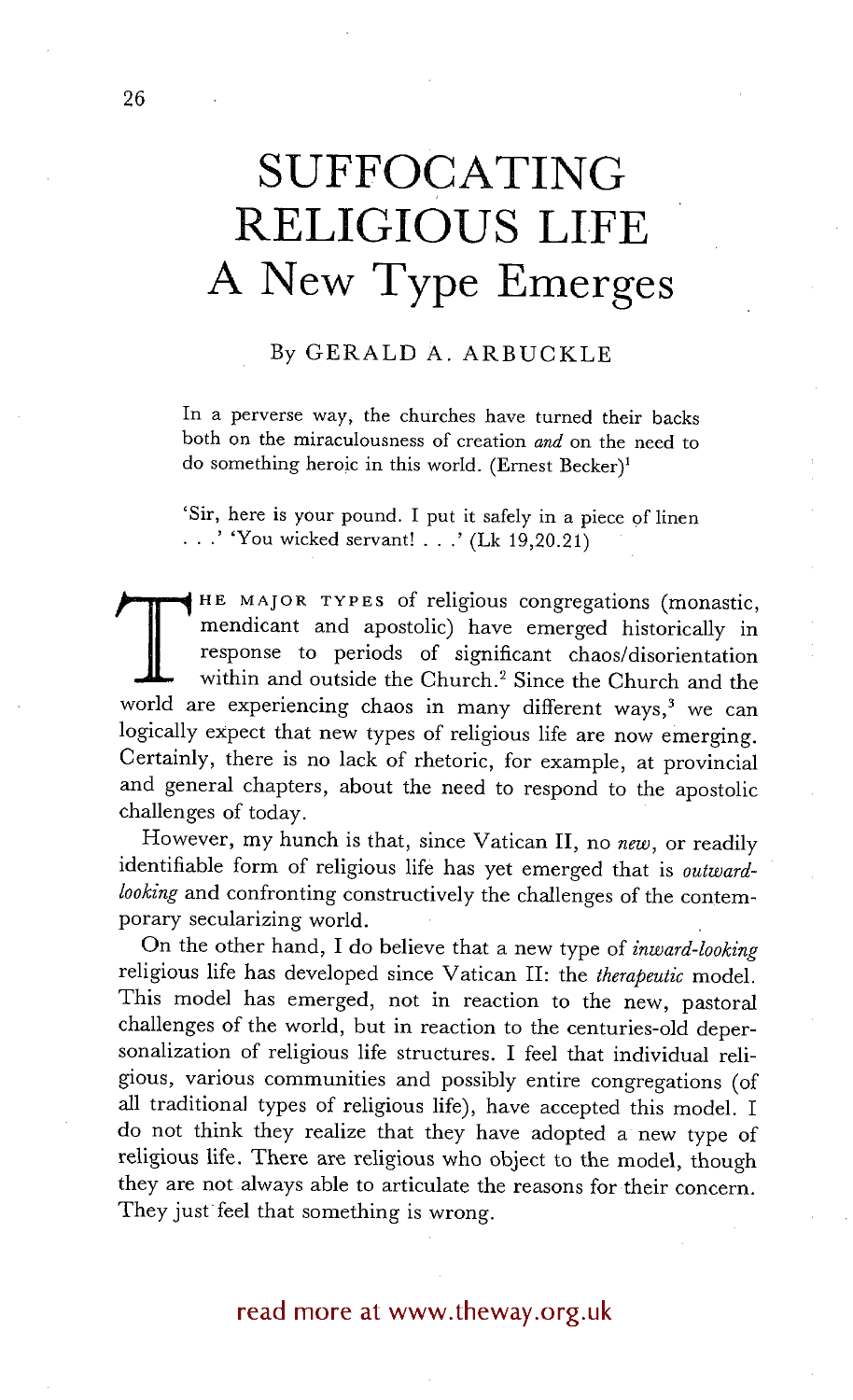The more this model is accepted, the less likely it is that existing communities will have the inner resources to confront in any dramatic way the pastoral challenges of today. They will become increasingly irrelevant in the present and future Church. Also, no new congregation that accepts this model will have the resources to respond for very long to the pastoral chaos.

In this article, I will clarify terminology: type and community; show why each new type of religious congregation has developed a particular form of community life; describe the *therapeutic* model, explaining why it lacks the potential to foster in religious any imaginatively creative or sustained efforts at confronting the pastoral needs of today and the future.

## CLARIFYING TERMS: **MODELS OR** TYPES AND **COMMUNITY**

#### *Models or types*

Sociologically, a model is not a perfect representation of the real world but it is an attempt to construct from the study of what is happening an *ideal* type. In an *ideal* type the major behavioural characteristics common to most of the movements studied are emphasized or highlighted. Unnecessary details are not included in the model. The model is then used to measure various groups or movements which may conform to, or diverge from, the model in significant ways.

We may use this process in studying the history of the Church. Thus, we speak of *types* or *models* of religious life, for example, the monastic type. We build up an *ideal* type and then look at individual congregations to see to what extent they conform or diverge from the type. Therefore when later I speak of the *therapeutic* model of religious life I am using the word 'model' or 'type' in the sense I have just explained.

#### *Community*

Sociologically, there are four major types of community (or four distinct ways of defining community). Firstly, community is synonymous with a clearly circumscribed locality or place, for example, a neighbourhood, village, city. No reference in the definition is made to the inhabitants as such and to how they interact. Secondly, community is synonymous with a local social system or social network, that is a set of social relationships that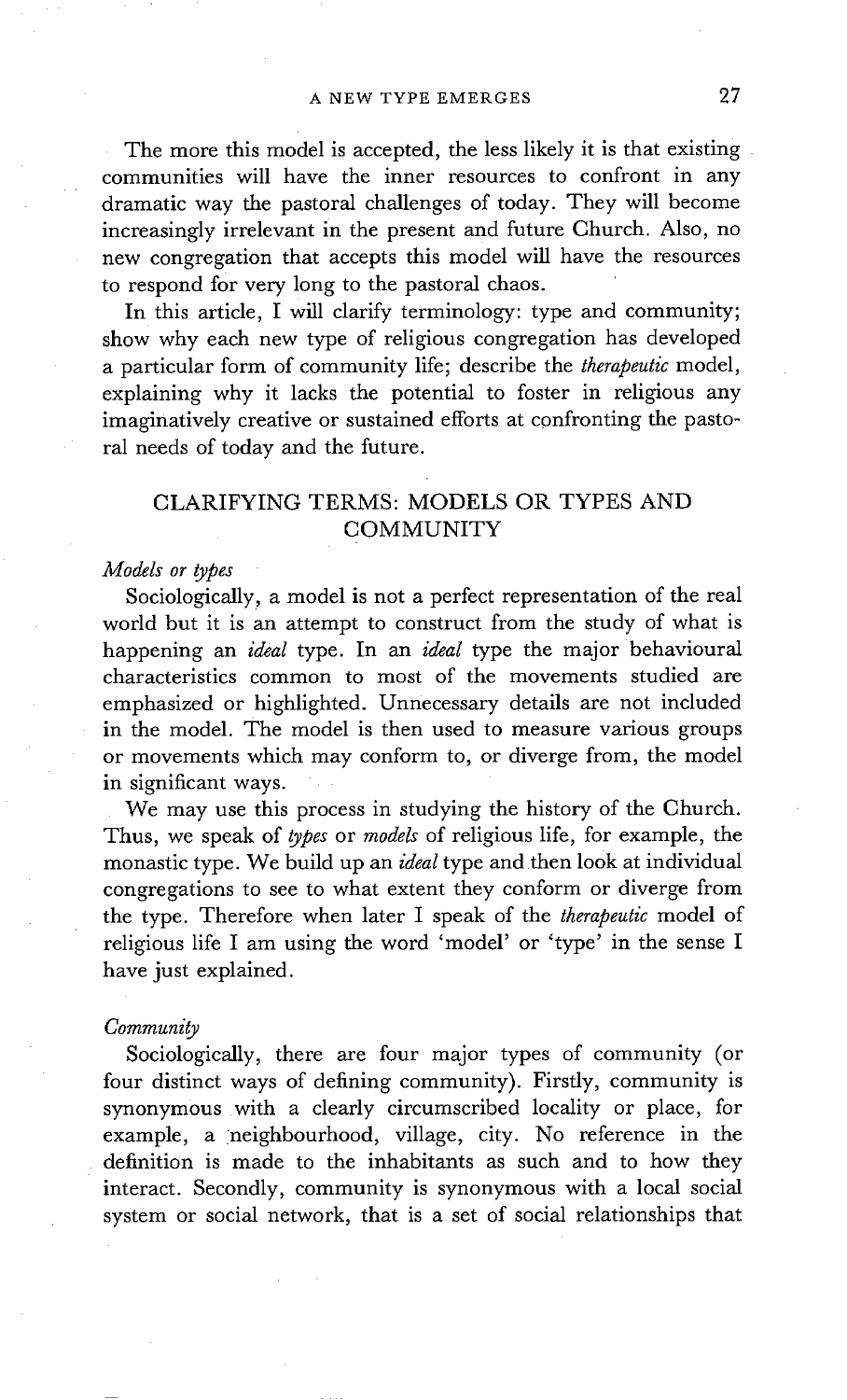occur wholly or mostly within a locality, for example, a group of people relating to one another *as* villagers.

Thirdly, community is defined as a *quality* of relationship. People have a feeling of belonging together in some way or other. Community here is better termed 'communion', to emphasize the sense of meaningful identity and shared experience. No reference is made to locality or place in this definition. Finally, community is defined as having both a territorial quality *and* a sense of belonging.

These different ways of defining community will help clarify how the major types of religious life differ among themselves.

## TYPES OR MODELS OF RELIGIOUS LIFE COMMUNITY

A revitalization movement generally occurs under three conditions: members of a particular society are experiencing the confusion and malaise of chaos. Religious acknowledge that they are suffering the stress of chaos. They are unable, by their own powers alone, to get out of this frustrating state; and finally, there is a leader (or leaders) who is able to articulate and implement a new satisfying way of life and people, are prepared to follow him or her.

In history, new types of religious life communities have emerged, or old types have been revitalized (for example, the reforms of Sts Teresa and John of the Cross), because these three conditions have been met. The three major types of religious communities (ascetical, relational and apostolic) present today developed, under the inspiration of founding persons, in reaction to chaotic conditions both in the Church and in society. Each type has its own particular way of defining what community should mean for the religious concerned.

# *Model 1: The 'ascetical' community*

Religious in this model are not to be involved in apostolic work with people *outside* the physical boundaries of the community locale. The structures of the community for example, the rule, the hierarchical role and authority of the superior, periods of community and private prayer aim to foster the emergence of personal and corporate holiness through ascetical practices.

The element of locality is integral to the definition of community life according to this model. Monasticism, especially under the inspiration of the Irish St Columban and St Benedict (Monte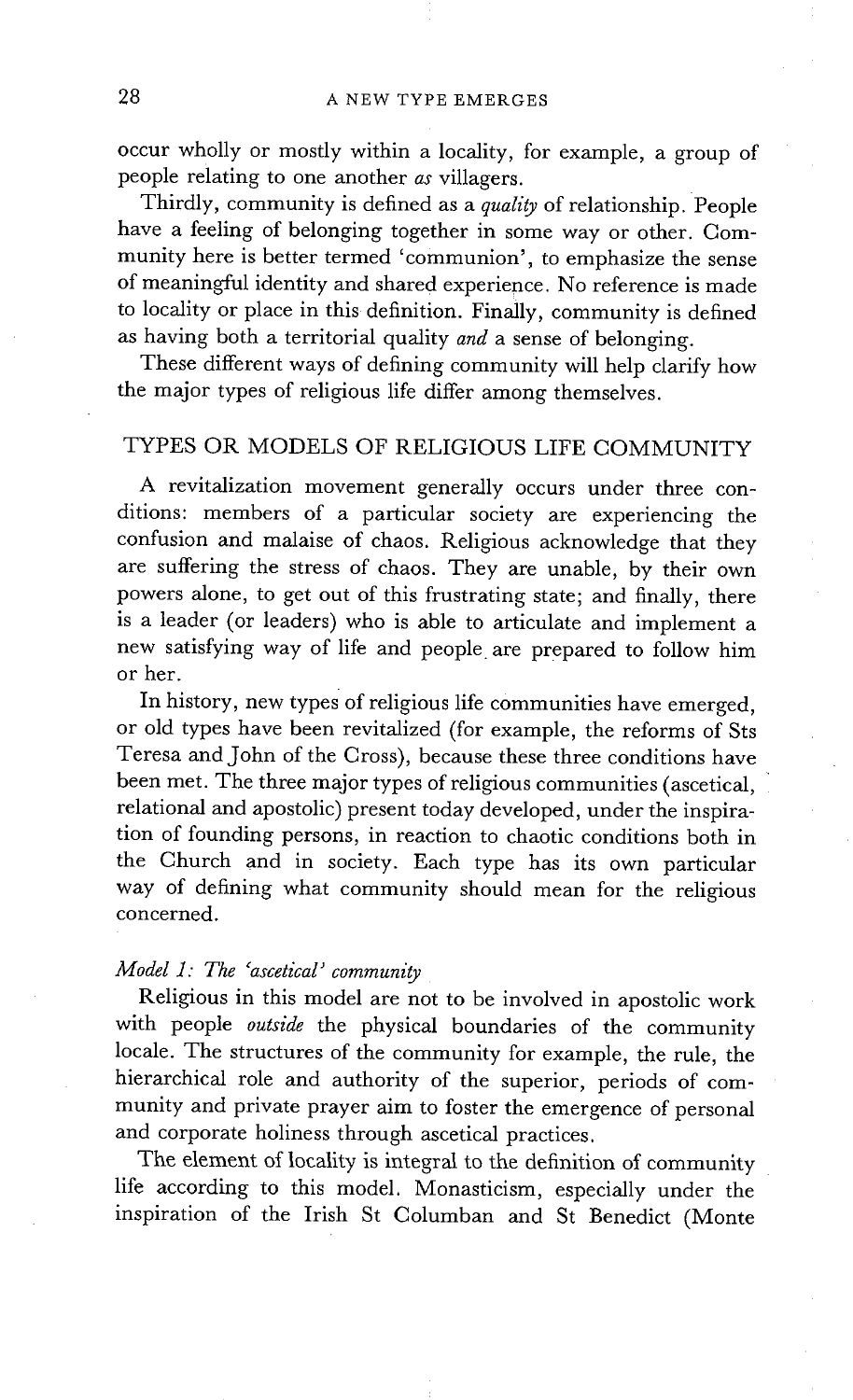Cassino), in the 6th century, developed according to this model. Benedict recognized the abuses which had befallen the religious life of the desert tradition. Monks henceforth would not be allowed to roam freely around the countryside, but they would live their entire lives in designated places, challenged and supported by one another and under the fatherly authority of superiors. This form of religious life fitted in well with the settled nature of the feudal society of the time.

Reform movements reinforced this emphasis on ascetical practices and withdrawal from the world. Thus, the Cistercians, beginning in the Middle Ages with their Benedictine reform, fled society in order to establish monasteries on the frontiers of its settlements.<sup>4</sup>

# *Model 2: 'Relational'/'mobile' community*

In this model the primary emphasis is in witnessing to the quality of relationships that should characterize a group of Christians who are living together according to the values of the gospel. Locality is not, according to this notion of religious community, an integral part of the definition of community. This primary stress on *communio,* not on the attachment to a monastic locality, makes it easier for communities to move to points of particular pastoral need.

Historically, the mendicant orders helped to create this model of religious life. They were reacting to chaotic conditions both inside and outside the Church. Within the Church many monastic communities had become, by the twelfth and thirteenth centuries, giant feudal estates, wealthy and powerful. They lacked zeal for the Lord and for the ascetical ideals they had vowed to express in their lives. At the same time, in the secular world, the feudal system was beginning to crumble as urban life began to emerge.

In reaction to the monastic abuses of poverty, the new mendicant orders consequently renounced communal wealth. This gave them the ability to move when necessary to new areas of pastoral need. The radical poverty of St Francis was not primarily ascetical. It was evangelical and Christological. Christ had freely chosen poverty, thus revealing the humility of God himself. Francis loved Jesus above all in the crib, on the cross and in the eucharist because in these realities God's powerlessness, his vulnerability and his littleness were so dramatically revealed.

St Dominic attempted a new synthesis of the contemplative life and the apostolic life. He deliberately built his house in the newly formed urban centres so that Dominicans could readily respond to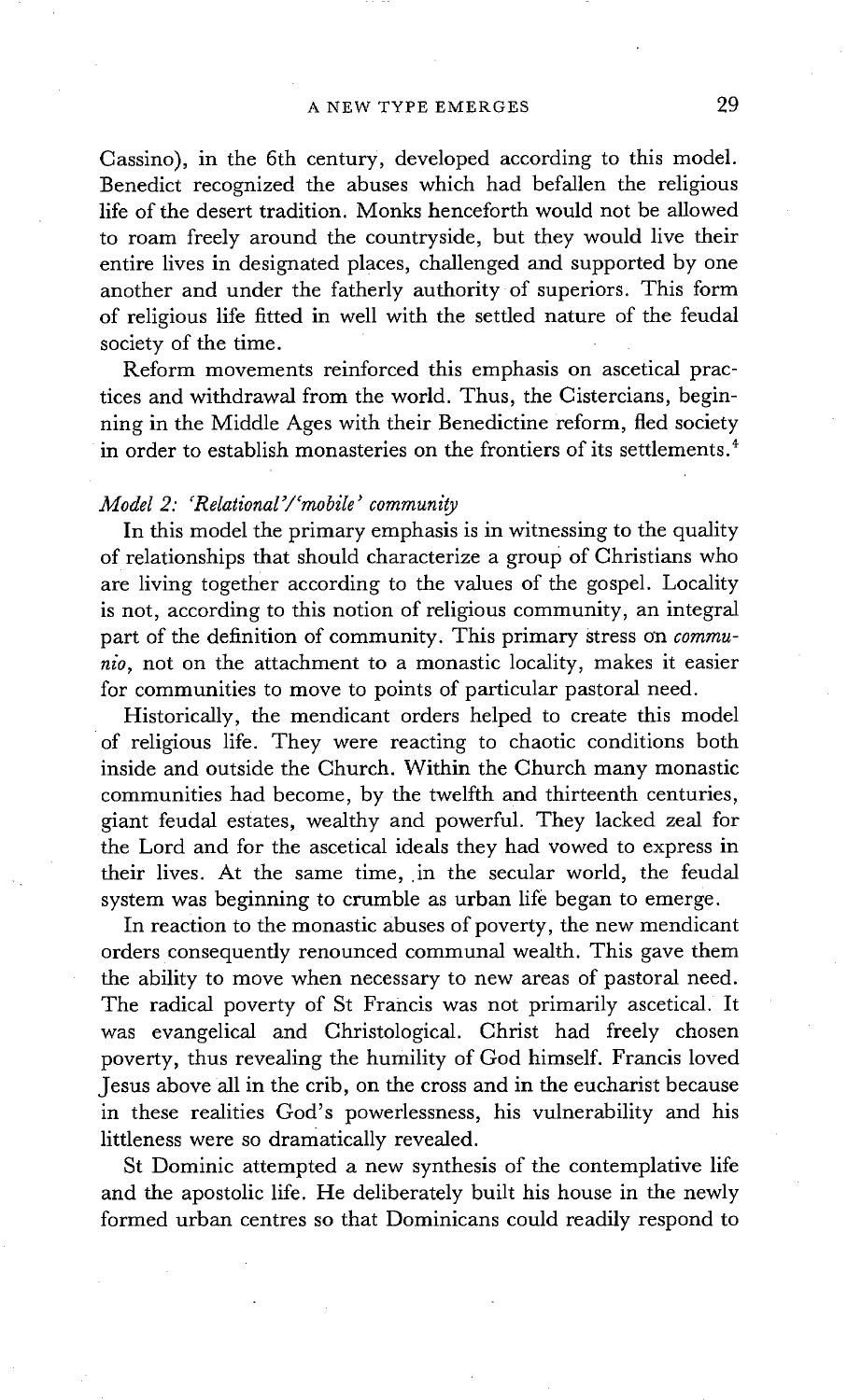urban pastoral needs. He widened the scope of dispensations to favour students and preachers when monastic observances impeded their work. 5

Many religious communities, not just mendicant orders, have in their post-Vatican II reform tended to structure their community and apostolic styles according to this model. The contemporary community aims to provide an ambience in which individuals are able to develop their talents through the encouragement of other members of the community. Hence, dialogue, sharing of faith experiences and supportive interaction are of *primary* importance for religious of this model. The superior's role is to co-ordinate or facilitate the interaction or dialogue between members. In order to provide the space and time necessary for frequent, sustained, in-depth interaction between members, communities need to be relatively small in size.

Unlike the first community model (the ascetical type), relational communities are concerned with the world *immediately* around them. They hope that the 'one heart and one mind', gospel quality of their community life will positively influence outsiders close by.

However, concern for the world outside is still somewhat indirect. Community members must primarily concentrate on gospel relations first among themselves. They are to evangelize in and through the community. Involvement by individuals with the pastoral needs of people *outside* the community must not be at the cost of this primary emphasis. Normally (though not as important as in model 1 above) the community needs its own locale or physical structure with sections reserved only to itself. Otherwise efforts at deep interpersonal interaction would be unnecessarily interrupted.

## *Model 3: 'Mission' community*

The *primary* concern in this model is with the pastoral needs of the world beyond the community. The shape and structure of the community is determined by these needs. The structures (for example, timetables for community meals and prayers) are, therefore, highly flexible and adaptable. Whatever is helpful in assisting members to react to changing and pressing pastoral needs is to be encouraged.

A physical place or territory is of little or no importance in defining this type of community. What *is* important is the feeling that members belong to a group of evangelizers who are prepared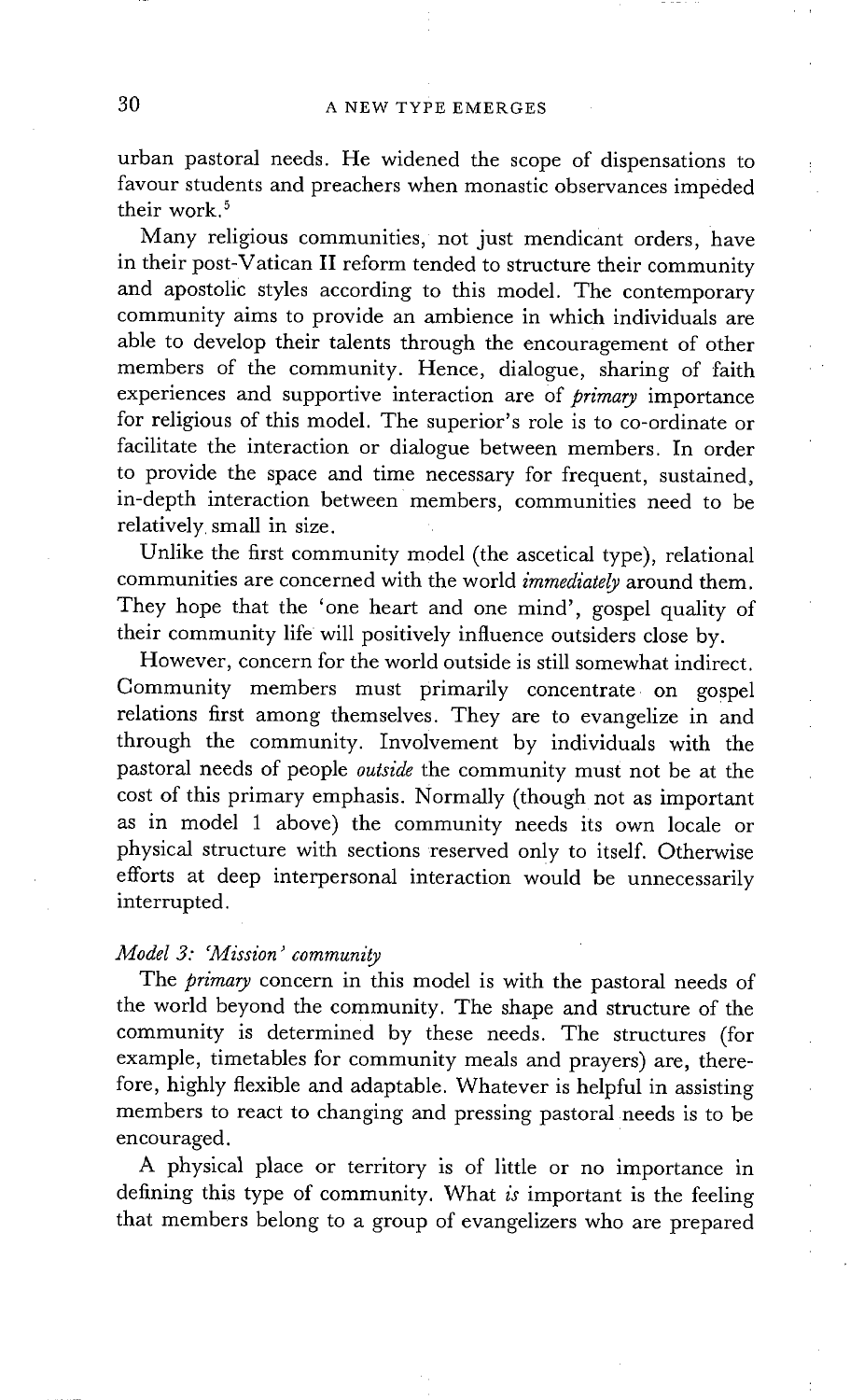to help one another respond to the ever-changing and demanding pastoral needs of people 'out there'.

Historically, the Jesuits and Ursulines pioneered this model of religious life for two reasons. Firstly, there were abuses in existing congregations. Religious life desperately needed revitalization. Secondly, the models of organization of these same congregations (using the ascetical or relational models) made it difficult for religious to adapt easily to the new apostolic demands of the post-Reformation Church and the evangelization of peoples in far distant places. Most active congregations that have been established since the sixteenth century have designed their constitutions according to this model.

At times the pastoral needs may require that individual religious live alone or distant from their community. If religious are to survive in these circumstances they must have a vigorous interior life, a deep commitment to the congregation's vision and a sense of being accountable for their work to fellow members of the congregation.

To repeat, a physical place is in no way integral to the understanding of community in this model. It is interesting to note, by way of example, that St Ignatius Loyola's vicar general, Jerome Nadal, wishing to highlight the key value of apostolic mobility, wrote that Jesuits have four kinds of houses: novitiates, colleges, pastoral centres, and 'journeys'. Nadal asserted that journeys (apostolic missions, the freedom to go where sent for spiritual/ apostolic purposes and the will to go) are to be *the* example of the most perfect house for Jesuits. Jesuits must be prepared to move immediately from this or that place or apostolate and go to wherever there are more urgent, pastoral needs. 6

Each model described above emphasizes a particular quality that is of lasting importance within the life of the Church: detachment from this world which is the quality in model 1; the love of God as shown through reverence for one's immediate neighbour, in model 2; and concern for people who do not know of Christ, or who need to know him more deeply which is the emphasis in model 3.

In reality every religious congregation in their constitutions will proximate to one of .the three models. However, *elements* of the other two models must be present to varying degrees. For example, Cistercians were not founded for direct involvement in the pastoral needs of people outside their monasteries but they must show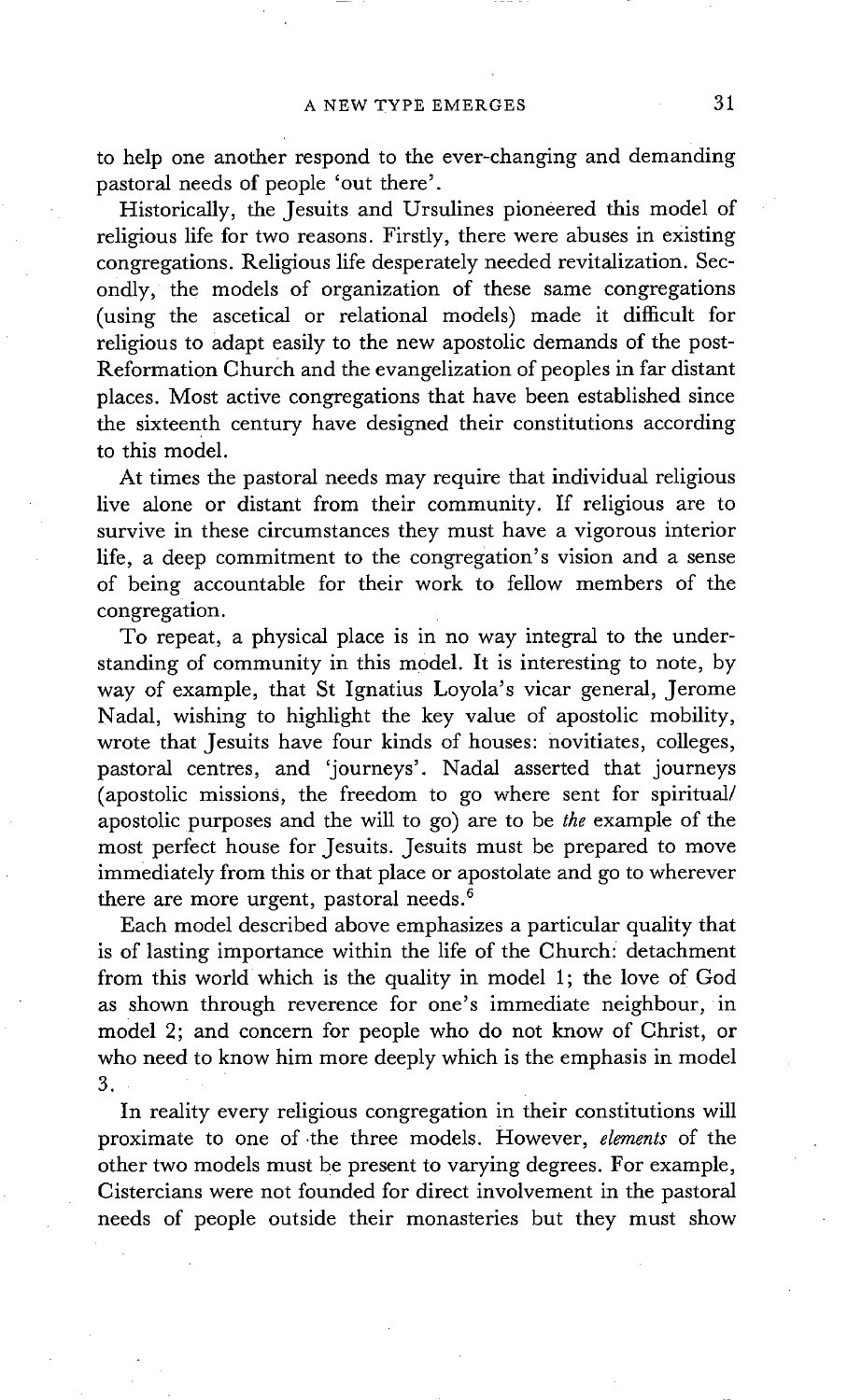concern by praying for the world. Also, every religious must embrace ascetical practices if they are to develop union with Christ.

If communities concentrate in practice *exclusively* on one model, abuses inevitably develop. For example, a group of religious who belong to a mission-model congregation can become so absorbed with their work of evangelization that they neglect to support one another. On the other hand another group of religious, whose congregation belongs to the relational/mobile model, can become so committed to their own community/individual welfare that the world is neglected.

## VATICAN II: CALL FOR RELIGIOUS LIFE REVITALIZATION

For the remainder of this article, when I speak of religious congregations, I have in mind particularly institutes based on the mission model. However, much that is said will have application to congregations of ascetical and relational models.

The Council asked of religious that their 'manner of living, praying and working should be suitably adapted to the physical and psychological conditions of today's religious and also . . . to the needs of the apostolates, the requirements of a given culture'. We active religious are to be bold in apostolic initiatives within the Church 'a kind of shock therapy . . . for the Church as a whole', challenging the Church not to give way to 'dangerous accommodations and questionable compromises'. 7

Our founding persons used 'shock therapy' within the Church of their times. They pointed out the gap between the gospel and the world and, in imaginatively creative ways, they moved to bridge that gap. Sadly, especially in active congregations founded over the last two centuries, the ability to provide the 'shock therapy' has been gravely weakened. Congregations of the mission model had imposed on them, in opposition to their founding vision, the restrictive, community requirements of the ascetical and relational models. After the Council, these congregations had to remove these obstructive accretions.

However, the efforts at revitalization have not worked out as we had so enthusiastically hoped. We have plenty of rhetoric in our chapter documents and mission statements about the need to react creatively to the new apostolic needs of the world but we seem paralyzed. If we try to be apostolically creative we so often feel crushed or unsupported by our communities.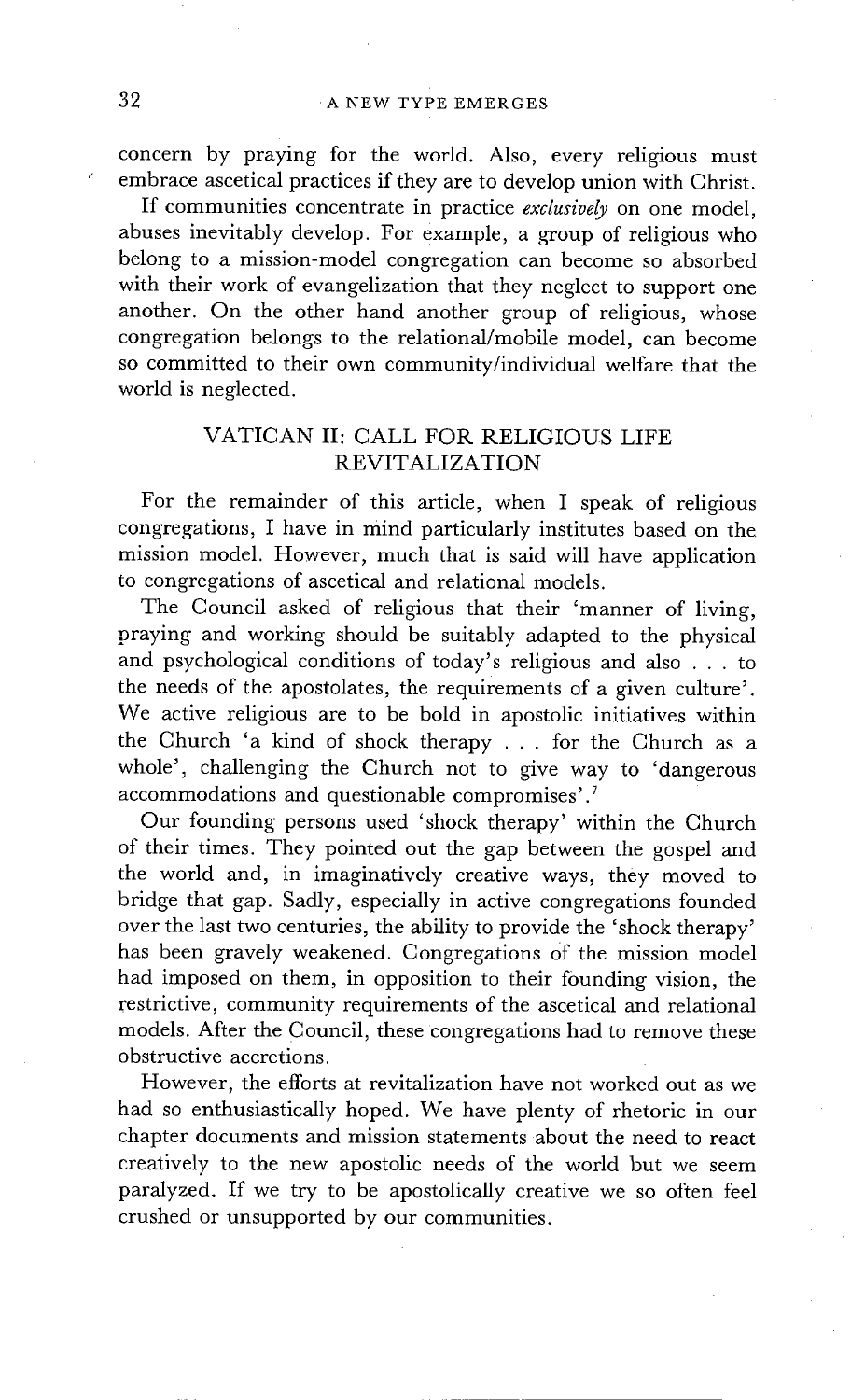Why? One major reason is, I believe, that we have slipped too often into a new type of religious life which I call the 'therapeutic' type. The adherence to this model makes apostolic revitalization impossible or extremely difficult. $8$ 

The new type has emerged, unlike its predecessors, not because of abuses of religious themselves or because of the dramatically new apostolic needs. Rather, the type has developed as a reaction to the depersonalization of religious life structures of the prevatican II Church.

This reaction is long overdue. But we have gone too far. We have so embraced the human relations model of the Western cultures that we have become trapped by it. The apostolic needs of a rapidly changing world are being too often neglected and the creative, pastoral energies of religious are being crushed because we have become so inward-looking. The world is going on without us for we are too concerned about our own personal needs as religious. The needs of the Church and the world are being overlooked.

#### *Background to the model*

The use of community, social processes for the treatment of mentally ill and personality disordered patients has been called 'therapeutic community'. Many reasons have fostered this form of treatment, for example, dissatisfaction with the consequences of individual psychotherapy, an awareness of the importance of social experiences in learning and, therefore, in therapy.

The therapeutic community is designed precisely to respond first and foremost to the individual needs of clients, only indirectly of course to the needs of the world beyond them. The procedures in these communities have three sources. Firstly, there is group therapy in which patients expect to receive continuous feedback on how they are behaving as seen by others. Secondly, there is the emphasis on democratic methods: the sharing of facilities, the frank expression of thoughts and feelings between patients and staff. Thirdly, there is the importance of being a part of a social unit to counteract alienation and promote rehabilitation. For this type of community to function positively it is essential that trained personnel be involved at all times.

#### *Application to religious life*

I use the term 'therapeutic community model' to decribe the new type of religious life, with the following qualifications: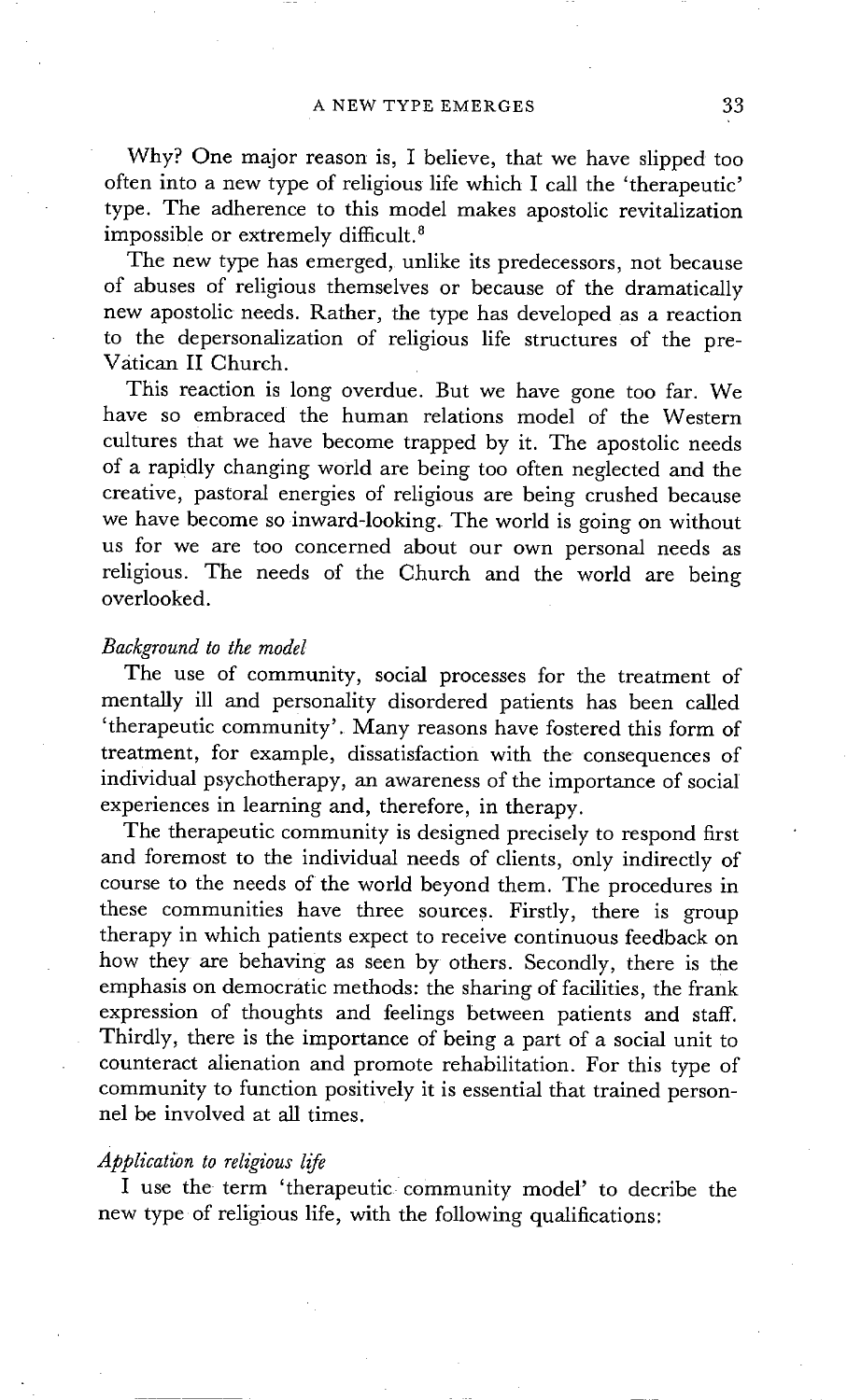| Type         | Emerged in Reaction to: Community Type                                                                                   |                                                                |
|--------------|--------------------------------------------------------------------------------------------------------------------------|----------------------------------------------------------------|
| Monastic:    | 1. Abuses of desert<br>religious life.<br>2. Development of<br>feudal life.                                              | 'Ascetical': 'locality' in<br>definition.                      |
| Mendicants:  | 1. Abuses of monastic<br>life.<br>2. Development of<br>urban life.                                                       | 'Relational'/'Mobile':<br>'locality' not in<br>definition.     |
| Apostolic:   | 1. Abuses of mendicant<br>life.<br>2. Reformation/new<br>areas of<br>evangelization.                                     | 'Mission' or<br>'Relational': 'locality'<br>not in definition. |
| Therapeutic: | 1. Depersonalization of<br>religious life-<br>structures/attitudes.<br>2. Primacy of individual<br>over apostolic needs. | Abuse of 'Relational'<br>Model.                                |

#### *Figure 1. Religious Life Types*

1. I do not imply that we religious are mentally ill. However, I believe that some of the assumptions and processes of therapeutic communities, as described above, have been misunderstood or/and accepted uncritically by religious communities, for example,

- -- the centrality of the human person to the neglect at times of the common good;
- --the use of direct democractic processes in decision-making, when particular constitutions or apostolic circumstances demand instead only consultation under the leadership of superiors;
- ~the denial or downplaying of the principle of subsidiarity/accountability; hence, an excessive dependence on time-consuming community meetings to decide matters of little importance to apostolic life;
- --encouraging people to be over-dependent on community life;
- --recruiting candidates who have over-dependent needs. (See figure 1.)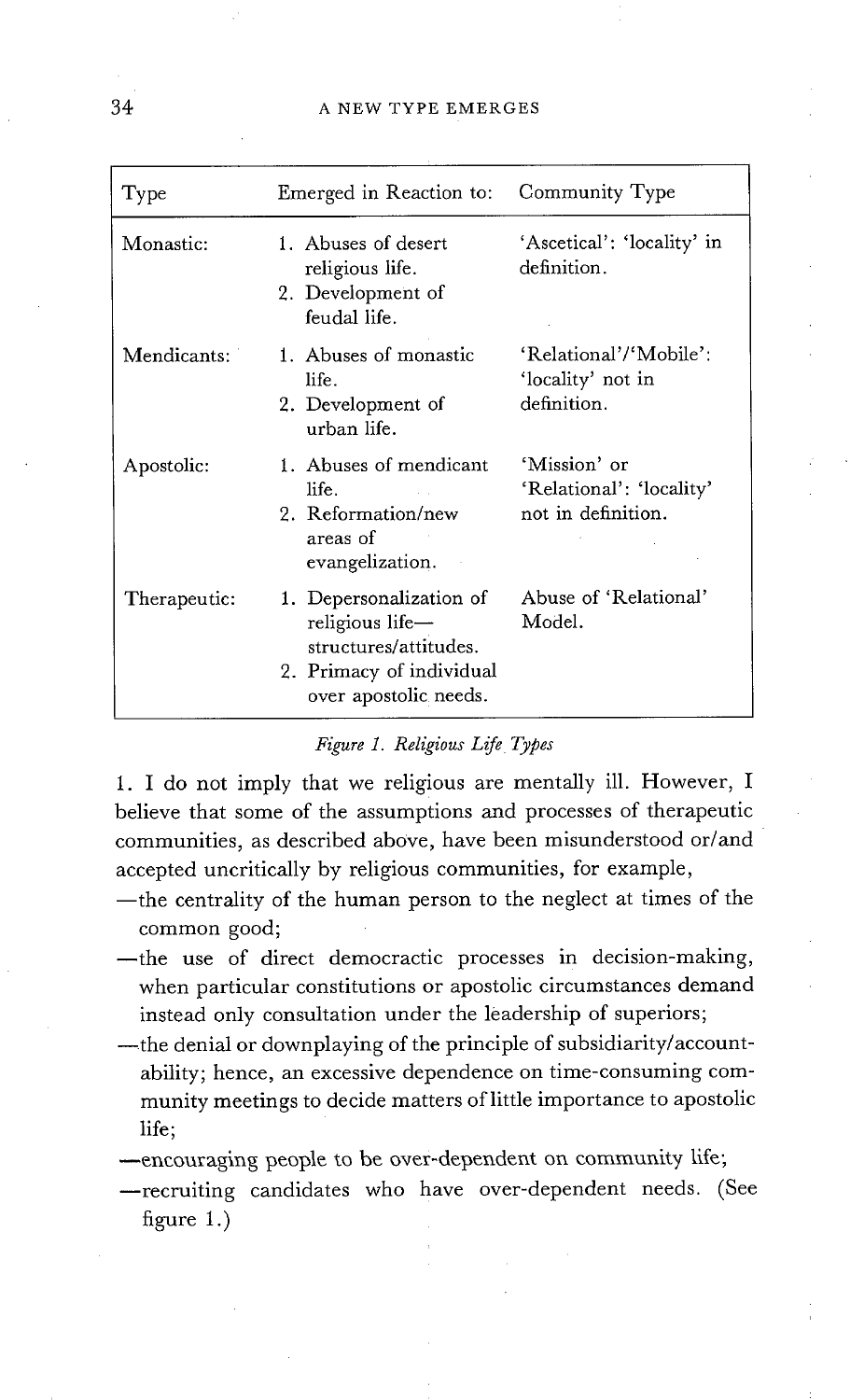2. I also do not imply any condemnation of various forms of psychological therapy that foster personal/apostolic growth or effectiveness. Rather, I am concerned about the misuse of therapy.

3. The new model is an abuse of the relational model described above. I am concerned that religious congregations, with constitutions built according to the apostolic model, have become so concerned about relational community living that they neglect the priority of apostolic needs 'out there'. Their congregational culture actively discourage individuals from being creatively concerned with new apostolic needs.

4. I do believe that the characteristics I refer to are sufficiently evident in the experience of many religious and their communities, that a definite new type can be identified. Religious may be totally unaware that they have accepted this new type even though it is in opposition to the founding mythology of their respective religious communities.

*Particular reasons for the model's emergence* 

The model developed for the following reasons:

1. Vatican II reform:

The Council rightly called on superiors to consult religious and communities before making significant decisions. This was a most timely reform. Authoritarianism had been all too common in religious life prior to Vatican II; the dignity of the individual had been so often abused, the abuse being 'legitimated' by superiors as God's will.

However, not infrequently, the meaning of consultation has become confused. For example, it may have come to mean that superiors must follow the majority view on all issues.

2. Expectations of religious:

Religious, in their efforts to adapt their way of life to the culture around them, at times have *uncritically* accepted the values of these cultures. 9 Religious can have impossible expectations of community life (and, in consequence, of superiors). In brief, these are some of the value influences:

a. The cult of individualism/self-fulfilment/'me-ism'

The more individualism is encouraged, the more the bonds binding people to the group and to the common good are weakened. Hence,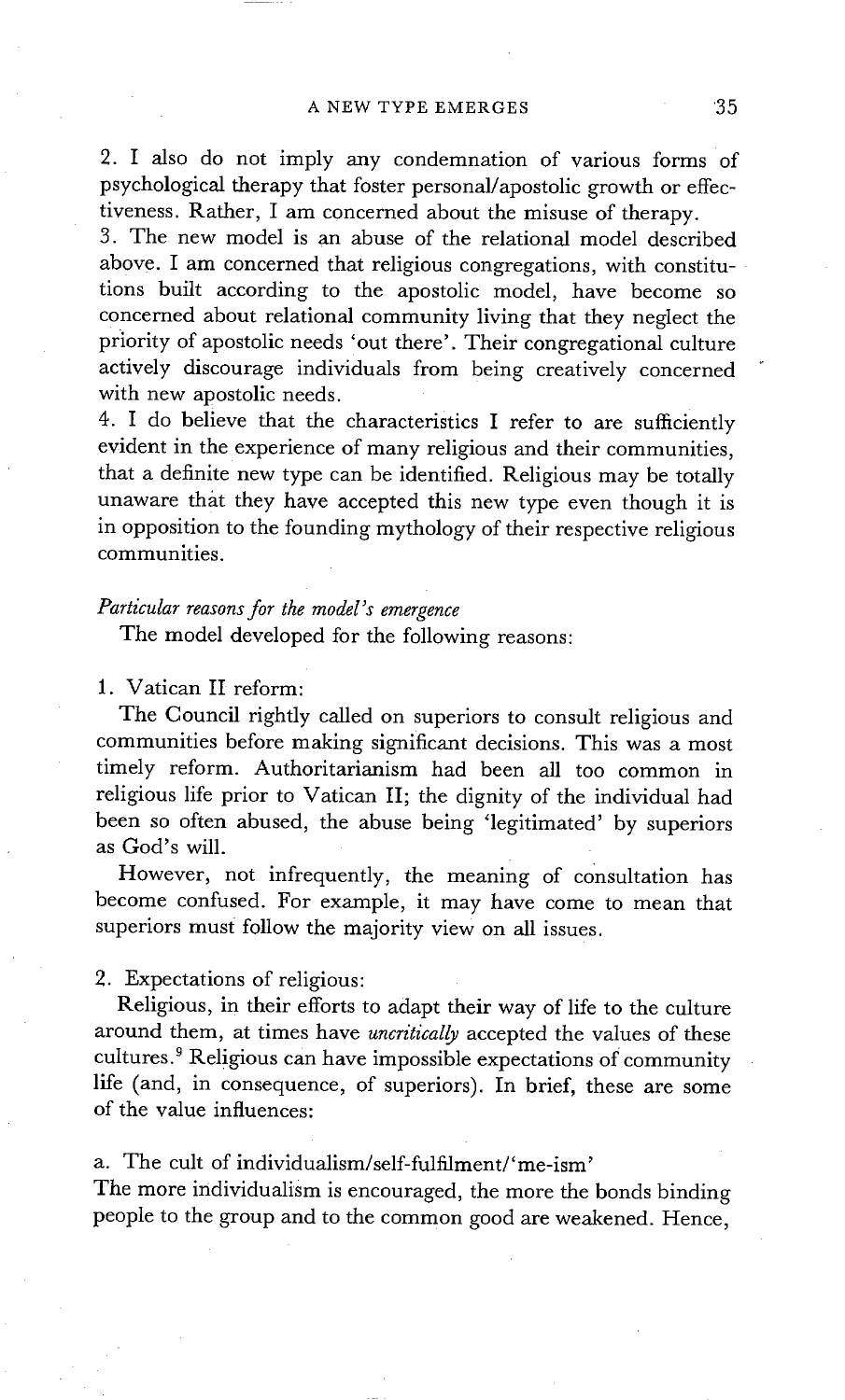Robert Bellah could conclude, with deepening sorrow, that as the result of the overstress in the United States on individualism 'marriage, friendship, job . . . Church are dispensable, if these don't meet my needs. '1°

This cult of individualism (or self-fulfilment, or 'me-ism') leaves the individual so isolated and lonely that he or she is apt to expect/ demand of others intolerable levels of emotional support.

b. The cult of painless, good health

Our value system not only demands that one be healthy but that one 'feel' healthy. The cross has no place in this value system. So, J. Tetlow comments that 'experienced religious, when they enter what the Church has known as the "dark night" for centuries, think they probably need psychiatric help'.<sup>11</sup>

c. The cult of immediate pleasure and satisfaction; there is no problem that does not have a human solution

The ease with which goods can be discarded and replaced by 'better ones' reinforces the feeling that one should not tolerate problems for too long. The tolerance threshold becomes increasingly lower. Solutions to problems can be found and must have results immediately. In addition, a guiding assumption is that what is useful for satisfaction is good. The gospel call to faith self-transcendence is seen as irrelevant for personal/group growth or as plain nonsense.

A therapeutic, religious life community is concerned, therefore, about resolving 'my problems', 'my needs for emotional support in the midst of a rapidly changing world and the chaos of my congregation'. Thus, there are more and more meetings to discuss this or that issue, that bear upon my well-being. I must have a say in all matters . . . Meanwhile, the world of human suffering and apostolic needs, outside the community, goes on without me.

3. Reactions to culture-shock:

The disorientation of so many religious, who might well have continued to function satisfactorily within a static, ghetto-Church, continues to leave them benumbed about what is happening around them. Some dream of the former days of glory of the congregation, for example, its once flourishing schools, well-staffed parishes. They look to their major superiors and communities to listen to them, 'to put things right'.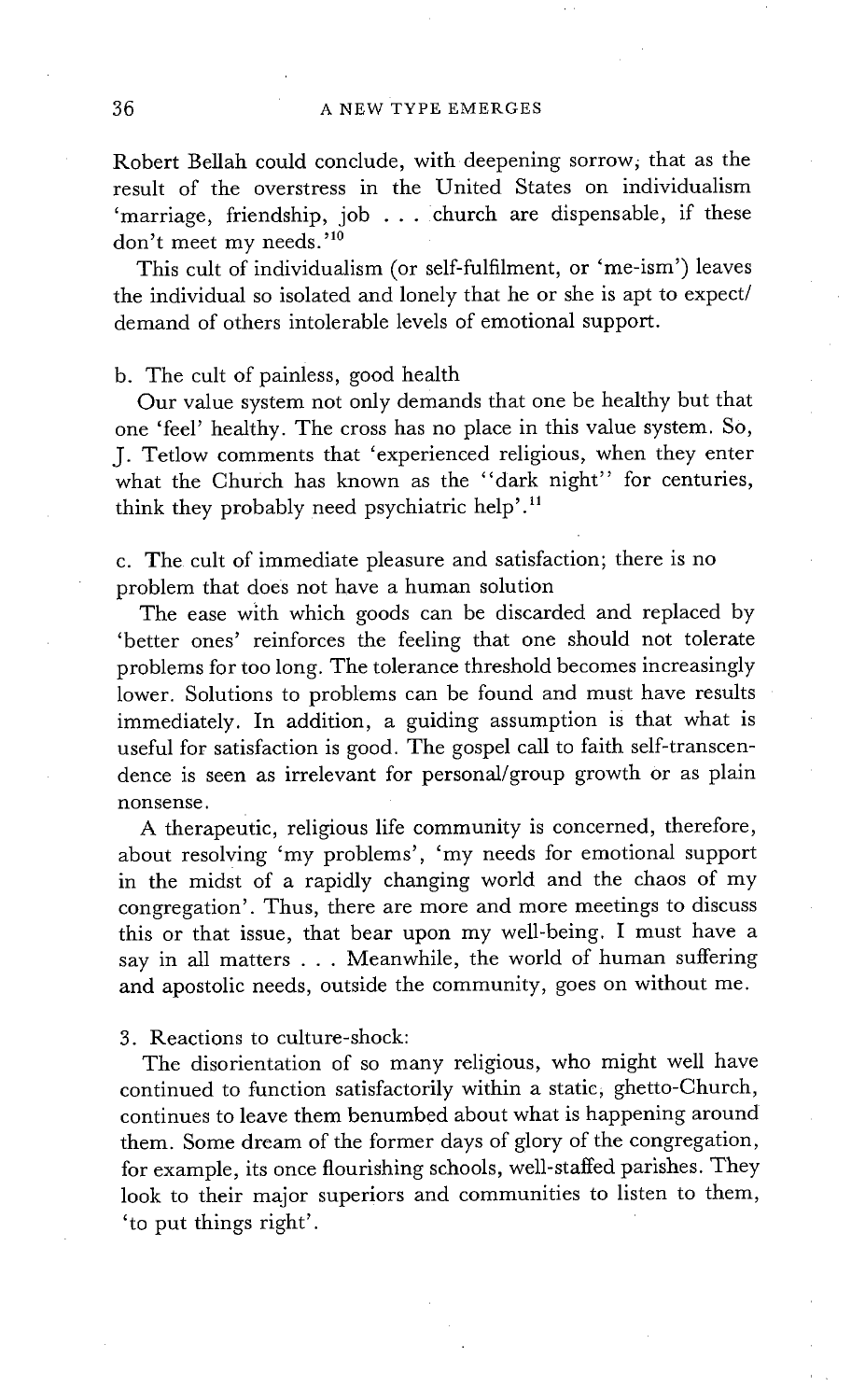### 4. Confusion of superiors:

Since religious life is confused or in chaos, it is inevitable that superiors do not know what to do. They capitulate to the community expectations, for example, by avoiding making decisions, even on incidental issues, without a detailed consultation.

## *Consequences of accepting the model*

## 1. Expectations can never be realized

If a congregation/province accepts the model for itself, religious develop impossible expectations of one another. Religious simply cannot expect to find in communities the emotional support and opportunities for intimacy that family life/married life provides. Psychologist Robert McAllister aptly summarizes his own experience of religious: 'Religious communities cannot provide the kind of psychological relationships that healthy families develop, because communities lack the benefit of common origin, the depth of personal attachment, and the closeness of shared life'.<sup>12</sup>

## 2. Impossible expectations of superiors

Religious who opt for a therapeutic model of religious life place impossible demands on their superiors. The primary task of the superior is that of listening, counselling, healing. Yet, this should not be the priority task of major superiors. If they do choose this as their priority, then they generally end their superiorship personally exhausted and as mere maintainers of the congregational status quo. $13$ 

Their first duty is rather the future well-being of the congregation. This means that he or she requires ample space in which to ponder, to plan and to challenge the province/congregation to face the world to be evangelized.

## 3. The model suffocates creativity/refounding

The Church and congregations desperately need outward-looking, faith-oriented, creative evangelizers. These people yearn to bring the gospel into the world around them. They look for all kinds of imaginative ways in which this can be done. They are prepared to take risks in faith. However, their creativity cannot survive within a therapeutic community since it is expected that these gospel innovators must keep submitting their insights to the community for approval. They simply cannot do this because they can never supply all the details necessary to win the approval of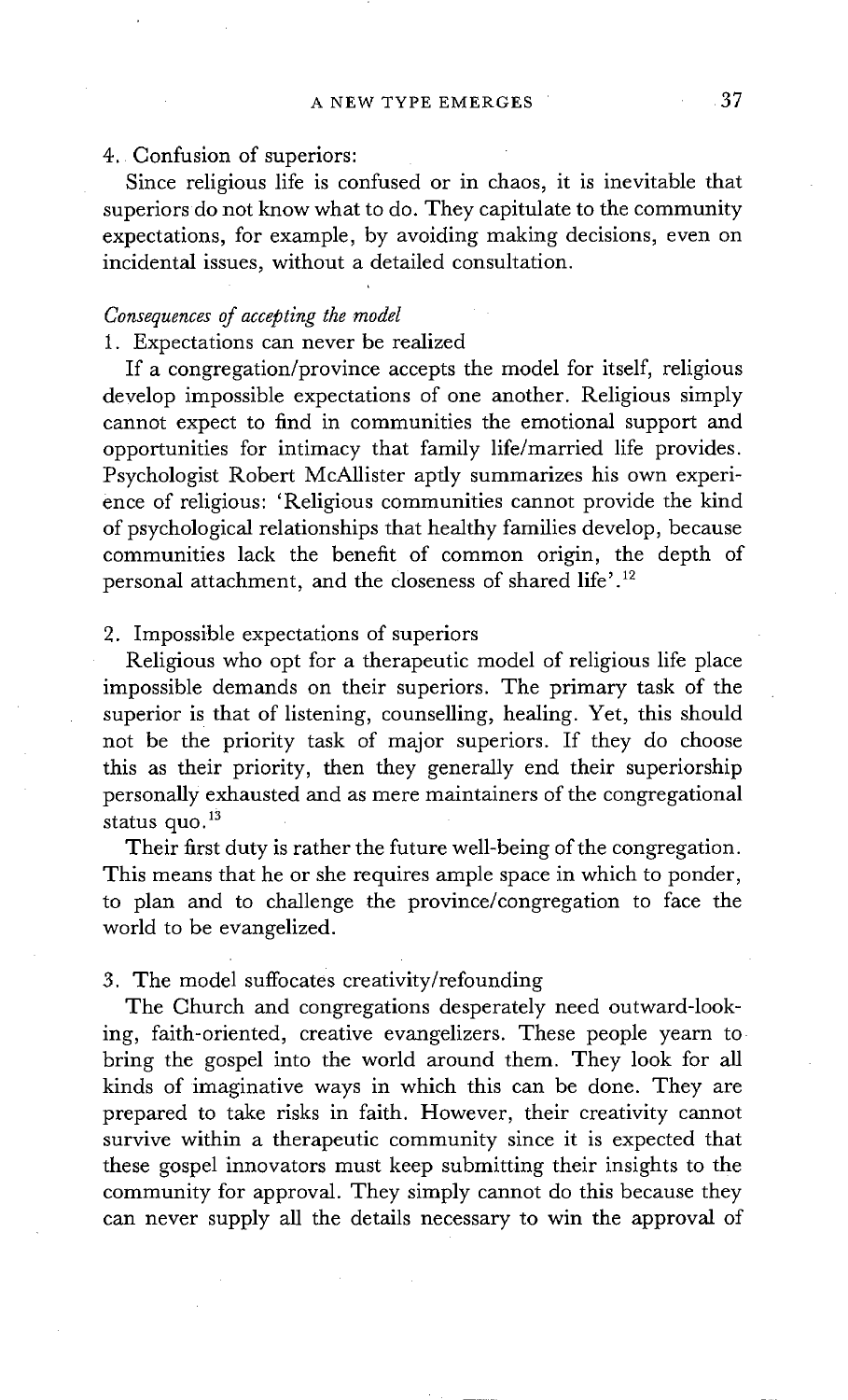inward-looking religious. They weary of yet more meetings, more reports.

If a congregation or community does not support creativity, then there is no hope that it will welcome refounding persons who are a very special type of apostolically creative people. Potentially innovative or refounding persons may grow in ascetical holiness because they must suffer having their imaginative talents crushed by other religious. But the Church and their religious communities suffer in consequence.

4. Confusion with secular institutes

Apostolically creative religious, wearied of the emotionally draining and suffocating atmosphere of their therapeutic communities, sometimes dream of turning their congregations into equivalently secular institutes. They think that they can remain religious while having the freedom of individual apostolic initiative and the lack of commitment to community that characterize secular institutes.

Jean Beyer summarizes the lure that these institutes have for frustrated, creative religious: 'For many religious, the life of the Secular Institute spells the . . . exchange of a stifling common life for a more personal style of existence . . . (the chance) to choose the apostolic work best suited to their talents and aptitudes, to be free from a system of "organized" work . . . ".<sup>14</sup>

But secular institutes are not religious congregations. The latter, unlike the former, are committed to some form of common life. It is a question of reforming community life, not destroying it. For example, the way to reform a particular congregation, originally designed according to the mission model, is not to turn it into a secular institute but to provide every possible encouragement for creative pastoral action by its members. At the same time there must be accountability back to congregation through the correct channels.

5. Recruitment policy: vicious circle

A congregation that opts for the therapeutic model will attract candidates who fit the qualities of the model. They will be dependent, insecure people, anxious for above-average, on-going emotional support and affirmation. The congregation cannot expect from them in the future a vigorous, faith-creative response to new pastoral needs. The congregation will be what it recruits: therapeutic, with self-centred, over-dependent religious, apostolically stagnant.<sup>15</sup>